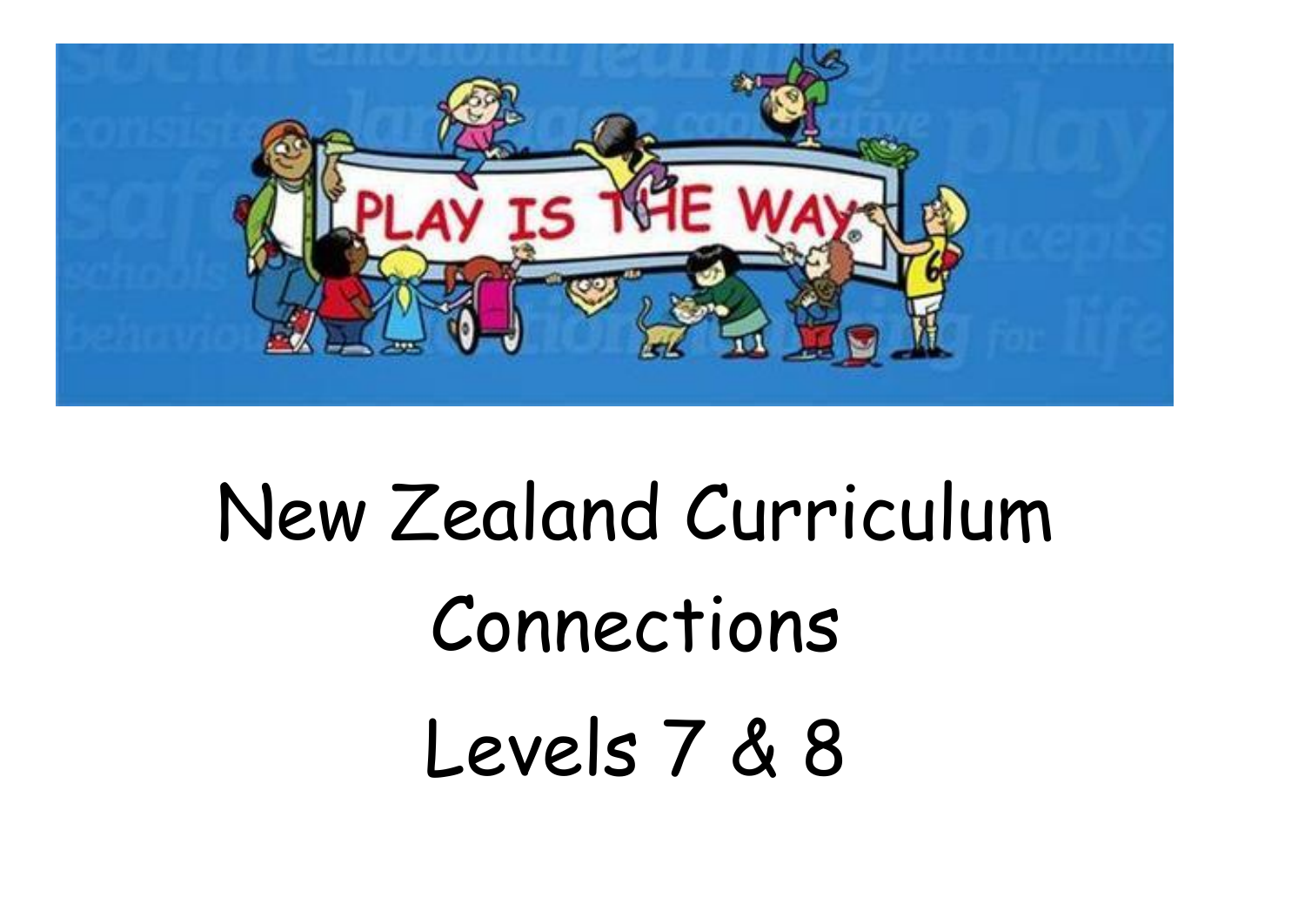

**Key Virtues Acceptance / Tolerance Friendliness Compassion**

*Known as 'The Golden Rule', the Life Raft activities and games attached to 'Treat others as you would like them to treat you' develop ethical and respectful behaviour and provide context to the curriculum content below. Through activities that encourage students to look beyond themselves and consider the impact of their actions on others, teachers can provide genuine practise and discussion points to facilitate the explicit teaching of the NZC principles, values, key competencies, and the content from Health and Physical Education, Social Sciences and Learning Languages.*

| Young people who will be confident, connected, actively involved lifelong learners.                     |                                                                                                                                                                                                                                                                                                                                        |
|---------------------------------------------------------------------------------------------------------|----------------------------------------------------------------------------------------------------------------------------------------------------------------------------------------------------------------------------------------------------------------------------------------------------------------------------------------|
| <b>NZC Principles</b>                                                                                   | <b>NZC Learning Areas</b>                                                                                                                                                                                                                                                                                                              |
| <b>Treaty of Waitangi</b><br><b>Cultural Diversity</b><br><b>Inclusion</b>                              | <b>Health and Physical Education</b><br><b>Personal Identity</b><br>Critically evaluate societal attitudes, values, and expectations that affect people's                                                                                                                                                                              |
| <b>NZC Values</b>                                                                                       | awareness of their personal identity and sense of self-worth in a range of life<br>situations.                                                                                                                                                                                                                                         |
| <b>Diversity</b><br>Students will be encouraged to value diversity, as found in our different cultures, | <b>Challenges and Social and Cultural Factors</b><br>Devise and apply strategies to ensure that social and cultural needs are met in<br>personal and group physical activities.<br><b>Relationships</b>                                                                                                                                |
| languages and heritages.<br>Equity                                                                      | Analyse the nature and benefits of meaningful interpersonal relationships.<br>Critically analyse the dynamics of effective relationships in a range of social<br>contexts.                                                                                                                                                             |
| Students will be encouraged to value equity through fairness and social justice.                        | <b>Identity, Sensitivity, and Respect</b><br>Analyse the beliefs, attitudes, and practices that reinforce stereotypes and role                                                                                                                                                                                                         |
| <b>Integrity</b>                                                                                        | expectations, identifying ways in which these shape people's choices at individual,<br>group, and societal levels.                                                                                                                                                                                                                     |
| Students learn to be honest, responsible and accountable and to act ethically.                          | Critically analyse attitudes, values, and behaviours that contribute to conflict and<br>identify and describe ways of creating more harmonious relationships.<br><b>Interpersonal Skills</b>                                                                                                                                           |
| Respect<br>Students learn to respect themselves, others and human rights.                               | Evaluate information, make informed decisions, and use interpersonal skills<br>$\bullet$<br>effectively to manage conflict, competition, and change in relationships<br>Analyse and evaluate attitudes and interpersonal skills that enable people to<br>participate fully and effectively as community members in various situations. |
| <b>NZC Key Competencies</b>                                                                             |                                                                                                                                                                                                                                                                                                                                        |
| <b>Relating to Others</b><br>Listening actively.<br>Recognising different points of view.               | <b>Social Sciences</b><br><b>Social Studies</b><br>Understand how conflicts can arise from different cultural beliefs and ideas and be<br>addressed in different ways with differing outcomes.<br>Understand how ideologies shape society and that individuals and groups respond<br>$\bullet$<br>differently to these beliefs.        |
| Negotiating and sharing ideas.                                                                          | <b>Learning Languages</b>                                                                                                                                                                                                                                                                                                              |
| <b>Participating and Contributing</b><br>Create opportunities for others in the group.                  | <b>Managing Self and Relating to Others</b><br>• Explore the views of others, developing and sharing personal perspectives.                                                                                                                                                                                                            |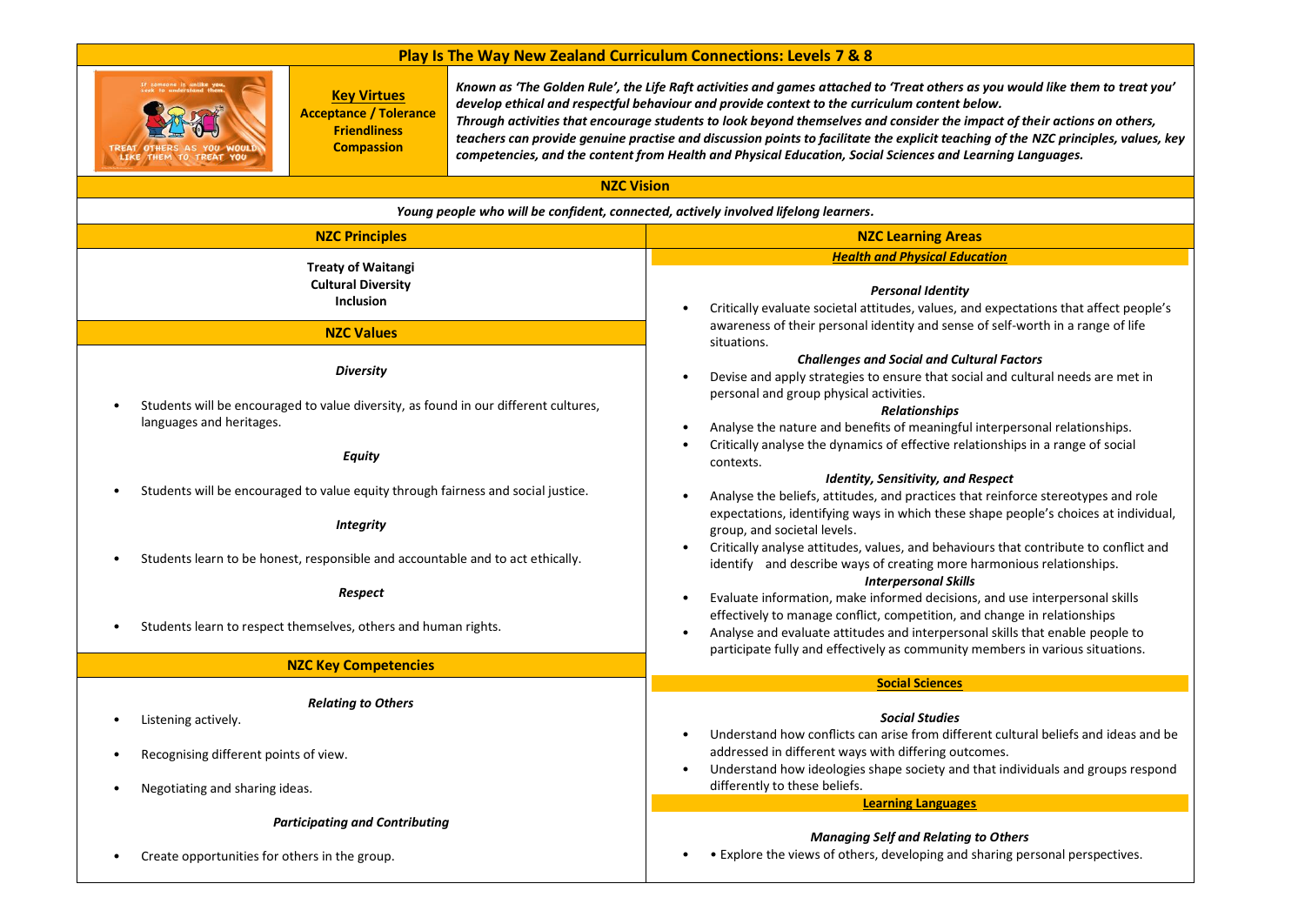

**Key Virtues Courage Persistence / Resilience Good Manners**

*Courage, persistence and resilience are the cornerstones of life and learning. The Life Raft activities and games attached to 'Be brave – participate to progress' provide context to the curriculum content below. Through activities that challenge students physically, mentally, emotionally and socially, teachers can provide genuine practise and discussion points to facilitate the explicit teaching of the NZC principles, values, key competencies, and the content from Health and Physical Education, Social Sciences and Learning Languages.*

| Young people who will be confident, connected, actively involved lifelong learners.                                                                                                                                                                                                                                                                                     |                                                                                                                                                                                                                                                                                                                                                                                                                                                                                                                                                                                                                                                                                                                                                                                                                   |
|-------------------------------------------------------------------------------------------------------------------------------------------------------------------------------------------------------------------------------------------------------------------------------------------------------------------------------------------------------------------------|-------------------------------------------------------------------------------------------------------------------------------------------------------------------------------------------------------------------------------------------------------------------------------------------------------------------------------------------------------------------------------------------------------------------------------------------------------------------------------------------------------------------------------------------------------------------------------------------------------------------------------------------------------------------------------------------------------------------------------------------------------------------------------------------------------------------|
| <b>NZC Principles</b>                                                                                                                                                                                                                                                                                                                                                   | <b>NZC Learning Areas</b>                                                                                                                                                                                                                                                                                                                                                                                                                                                                                                                                                                                                                                                                                                                                                                                         |
| <b>High Expectations</b><br><b>Learning to Learn</b>                                                                                                                                                                                                                                                                                                                    | <b>Health and Physical Education</b><br><b>Personal Growth and Development</b><br>Assess their health needs and identify strategies to ensure personal wellbeing                                                                                                                                                                                                                                                                                                                                                                                                                                                                                                                                                                                                                                                  |
| <b>NZC Values</b>                                                                                                                                                                                                                                                                                                                                                       | across their lifespan.<br><b>Regular Physical Activity</b>                                                                                                                                                                                                                                                                                                                                                                                                                                                                                                                                                                                                                                                                                                                                                        |
| Excellence<br>Students will be encouraged to value excellence by aiming high and by persevering in<br>the face of difficulties.<br><b>Community and Participation</b><br>Students will be encouraged to value community and participation for the common<br>good.<br><b>Integrity</b><br>Students learn to be honest, responsible and accountable and to act ethically. | Plan, implement, and evaluate a physical activity programme and examine factors<br>used to justify physical activity as a means of enhancing well-being.<br><b>Positive Attitudes</b><br>Adapt skills and appraise responsible attitudes in challenging physical situations<br>and unfamiliar environments.<br><b>Challenges and Social and Cultural Factors</b><br>Devise and apply strategies to ensure that social and cultural needs are met in<br>personal and group physical activities.<br><b>Interpersonal Skills</b><br>Analyse and evaluate attitudes and interpersonal skills that enable people to<br>participate fully and effectively as community members in various situations.<br><b>Community Resources</b><br>Evaluate school and community initiatives that promote young people's well-being |
|                                                                                                                                                                                                                                                                                                                                                                         | and develop an action plan to instigate or support these.                                                                                                                                                                                                                                                                                                                                                                                                                                                                                                                                                                                                                                                                                                                                                         |
| Respect<br>Students learn to respect themselves, others and human rights.                                                                                                                                                                                                                                                                                               | <b>Social Sciences</b><br><b>Social Studies</b><br>Understand how communities and nations meet their responsibilities and exercise                                                                                                                                                                                                                                                                                                                                                                                                                                                                                                                                                                                                                                                                                |
| <b>NZC Key Competencies</b>                                                                                                                                                                                                                                                                                                                                             | their rights in local, national, and global contexts.                                                                                                                                                                                                                                                                                                                                                                                                                                                                                                                                                                                                                                                                                                                                                             |
| <b>Managing Self</b>                                                                                                                                                                                                                                                                                                                                                    | <b>Learning Languages</b>                                                                                                                                                                                                                                                                                                                                                                                                                                                                                                                                                                                                                                                                                                                                                                                         |
| Being self-motivated.                                                                                                                                                                                                                                                                                                                                                   | <b>Managing Self and Relating to Others</b>                                                                                                                                                                                                                                                                                                                                                                                                                                                                                                                                                                                                                                                                                                                                                                       |
| Having a can-do attitude.                                                                                                                                                                                                                                                                                                                                               | Explore the views of others, developing and sharing personal perspectives.                                                                                                                                                                                                                                                                                                                                                                                                                                                                                                                                                                                                                                                                                                                                        |
| Understanding yourself as a learner.                                                                                                                                                                                                                                                                                                                                    | Participating and contributing in communities                                                                                                                                                                                                                                                                                                                                                                                                                                                                                                                                                                                                                                                                                                                                                                     |
|                                                                                                                                                                                                                                                                                                                                                                         | Engage in sustained interaction and produce extended text.                                                                                                                                                                                                                                                                                                                                                                                                                                                                                                                                                                                                                                                                                                                                                        |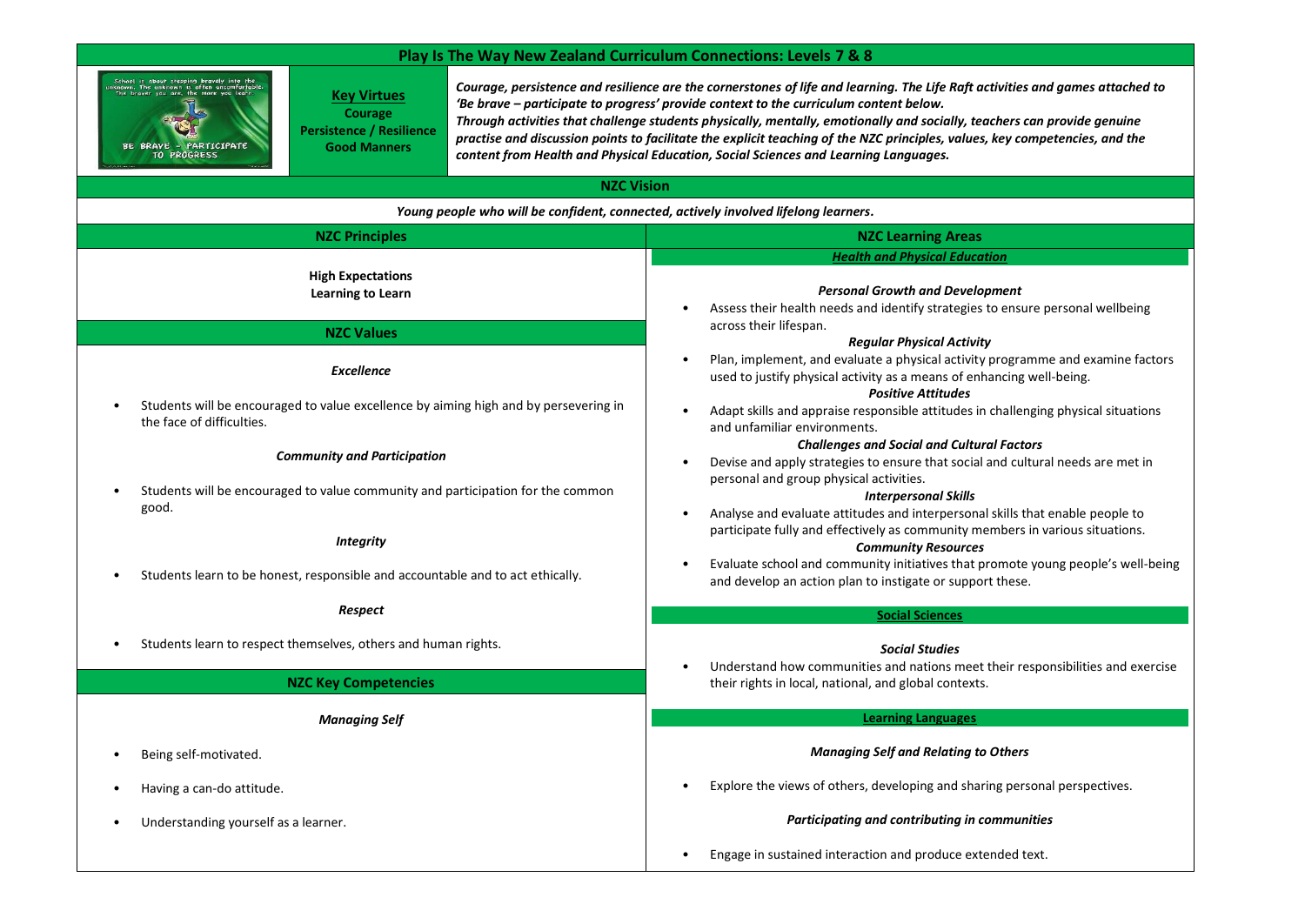

**Key Virtues Persistence / Resilience Friendliness Good Manners**

*Creating a climate where students focus on progress and development, rather than being better than others, transforms classrooms into communities of learners. The Life Raft activities and games attached to 'Pursue your personal best no matter who you work with' provide context to the curriculum content below.*

*Through activities that require students to work cooperatively and collaboratively with all members of their community, teachers can provide genuine practise and discussion points to facilitate the explicit teaching of the NZC principles, values, key competencies, and the content from Health and Physical Education, Social Sciences and Learning Languages.*

| Young people who will be confident, connected, actively involved lifelong learners.                                                                                                                                                                                                                                                            |                                                                                                                                                                                                                                                                                                                                                                                                                                                                                                                                                                                                                                                                                                                                                                                                                |
|------------------------------------------------------------------------------------------------------------------------------------------------------------------------------------------------------------------------------------------------------------------------------------------------------------------------------------------------|----------------------------------------------------------------------------------------------------------------------------------------------------------------------------------------------------------------------------------------------------------------------------------------------------------------------------------------------------------------------------------------------------------------------------------------------------------------------------------------------------------------------------------------------------------------------------------------------------------------------------------------------------------------------------------------------------------------------------------------------------------------------------------------------------------------|
| <b>NZC Principles</b>                                                                                                                                                                                                                                                                                                                          | <b>NZC Learning Areas</b>                                                                                                                                                                                                                                                                                                                                                                                                                                                                                                                                                                                                                                                                                                                                                                                      |
| <b>High Expectations</b><br><b>Treaty of Waitangi</b><br><b>Cultural Diversity</b><br><b>Inclusion</b>                                                                                                                                                                                                                                         | <b>Health and Physical Education</b><br><b>Personal Identity</b><br>Critically evaluate societal attitudes, values, and expectations that affect people's<br>awareness of their personal identity and sense of self-worth in a range of life                                                                                                                                                                                                                                                                                                                                                                                                                                                                                                                                                                   |
| <b>NZC Values</b>                                                                                                                                                                                                                                                                                                                              | situations.                                                                                                                                                                                                                                                                                                                                                                                                                                                                                                                                                                                                                                                                                                                                                                                                    |
| <b>Diversity</b><br>Students will be encouraged to value diversity, as found in our different cultures,<br>languages and heritages.<br><b>Equity</b><br>Students will be encouraged to value equity through fairness and social justice.<br><b>Integrity</b><br>Students learn to be honest, responsible and accountable and to act ethically. | <b>Challenges and Social and Cultural Factors</b><br>Devise and apply strategies to ensure that social and cultural needs are met in<br>personal and group physical activities.<br><b>Relationships</b><br>Analyse the nature and benefits of meaningful interpersonal relationships.<br>Critically analyse the dynamics of effective relationships in a range of social<br>contexts.<br><b>Identity, Sensitivity, and Respect</b><br>Analyse the beliefs, attitudes, and practices that reinforce stereotypes and role<br>expectations, identifying ways in which these shape people's choices at individual,<br>group, and societal levels.<br>Critically analyse attitudes, values, and behaviours that contribute to conflict and<br>identify and describe ways of creating more harmonious relationships. |
| <b>Community and Participation</b><br>Students will be encouraged to value community and participation for the common<br>good.                                                                                                                                                                                                                 | <b>Interpersonal Skills</b><br>Evaluate information, make informed decisions, and use interpersonal skills<br>effectively to manage conflict, competition, and change in relationships<br>Analyse and evaluate attitudes and interpersonal skills that enable people to<br>participate fully and effectively as community members in various situations.                                                                                                                                                                                                                                                                                                                                                                                                                                                       |
| <b>NZC Key Competencies</b>                                                                                                                                                                                                                                                                                                                    | <b>Social Sciences</b>                                                                                                                                                                                                                                                                                                                                                                                                                                                                                                                                                                                                                                                                                                                                                                                         |
| <b>Relating to Others</b><br>Listening actively.<br>Recognising different points of view.                                                                                                                                                                                                                                                      | <b>Social Studies</b><br>Understand how conflicts can arise from different cultural beliefs and ideas and be<br>addressed in different ways with differing outcomes.                                                                                                                                                                                                                                                                                                                                                                                                                                                                                                                                                                                                                                           |
| Negotiating and sharing ideas.                                                                                                                                                                                                                                                                                                                 | <b>Learning Languages</b>                                                                                                                                                                                                                                                                                                                                                                                                                                                                                                                                                                                                                                                                                                                                                                                      |
| <b>Participating and Contributing</b><br>Contributing in a group.<br>Making connections with others.<br>Creating opportunities for others in a group.                                                                                                                                                                                          | Participating and contributing in communities<br>Engage in sustained interaction and produce extended text.                                                                                                                                                                                                                                                                                                                                                                                                                                                                                                                                                                                                                                                                                                    |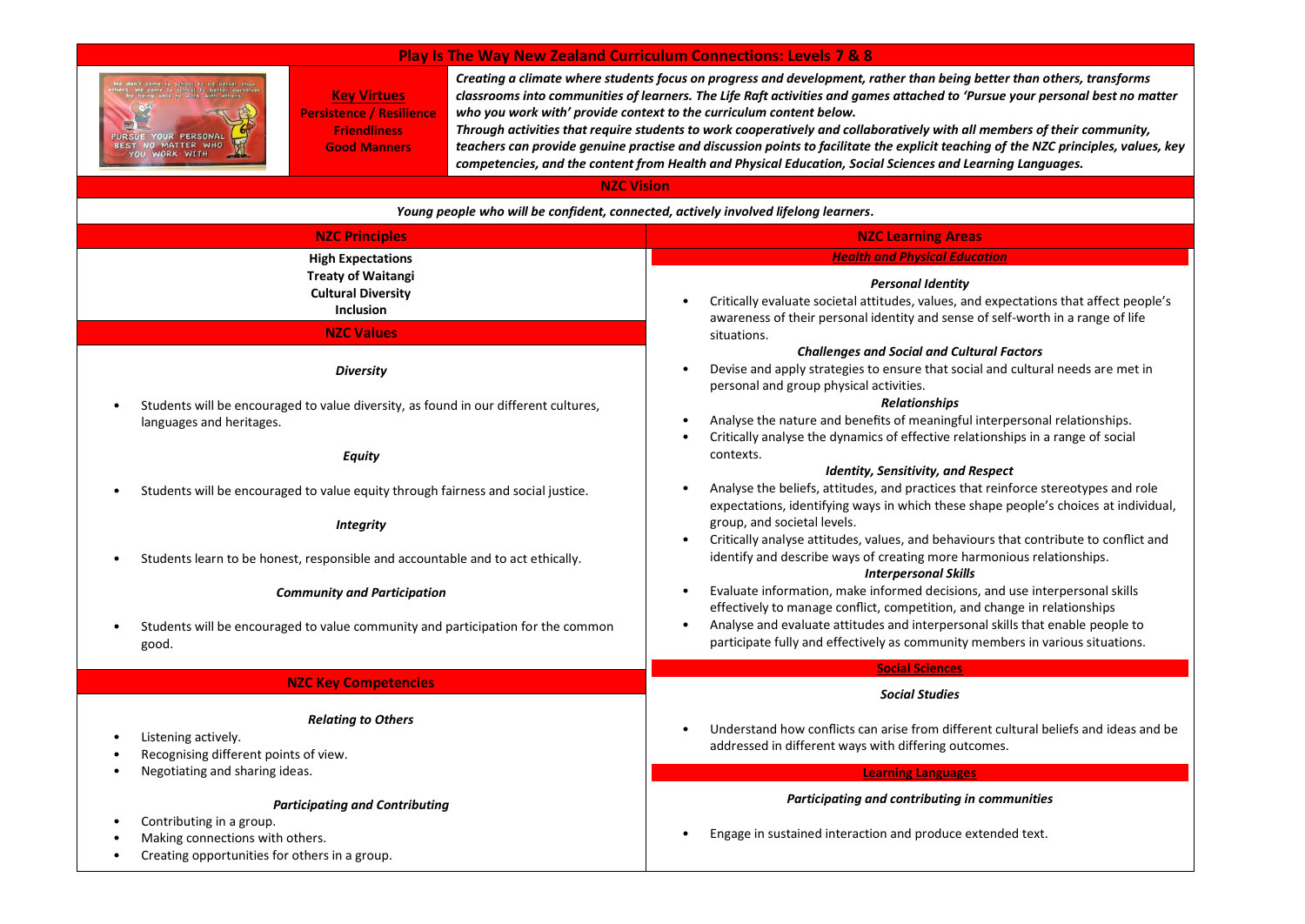| Play Is The Way New Zealand Curriculum Connections: Levels 7 & 8                                                                                                                          |                                                                                                                                                                                                                                                                                                                                                                                                                                                                                                                                                                                                                                 |
|-------------------------------------------------------------------------------------------------------------------------------------------------------------------------------------------|---------------------------------------------------------------------------------------------------------------------------------------------------------------------------------------------------------------------------------------------------------------------------------------------------------------------------------------------------------------------------------------------------------------------------------------------------------------------------------------------------------------------------------------------------------------------------------------------------------------------------------|
| <b>Key Virtues</b><br><b>Acceptance / Tolerance</b><br>below.<br><b>Friendliness</b><br><b>Compassion</b><br>REASONS FOR THE THINGS<br>YOU SAY AND DO                                     | Self-awareness is the stepping-stone towards self-management and, in turn rational and responsible behaviour. The Life Raft<br>activities and games attached to 'Have reasons for the things you say and do' provide context to the curriculum content<br>Through activities that assist students to identify their feelings and understand how these influence their words and actions,<br>teachers can provide genuine practise and discussion points to facilitate the explicit teaching of the NZC principles, values, key<br>competencies and the content from Health and Physical Education, Social Sciences and English. |
| <b>NZC Vision</b>                                                                                                                                                                         |                                                                                                                                                                                                                                                                                                                                                                                                                                                                                                                                                                                                                                 |
| Young people who will be confident, connected, actively involved lifelong learners.                                                                                                       |                                                                                                                                                                                                                                                                                                                                                                                                                                                                                                                                                                                                                                 |
| <b>NZC Principles</b>                                                                                                                                                                     | <b>NZC Learning Areas</b>                                                                                                                                                                                                                                                                                                                                                                                                                                                                                                                                                                                                       |
| <b>Learning to Learn</b><br><b>Community Engagement</b><br><b>Future Focus</b>                                                                                                            | <b>Health and Physical Education</b><br><b>Personal Growth and Development</b>                                                                                                                                                                                                                                                                                                                                                                                                                                                                                                                                                  |
| <b>NZC Values</b>                                                                                                                                                                         | Assess their health needs and identify strategies to ensure personal wellbeing<br>across their lifespan.<br><b>Personal Identity</b>                                                                                                                                                                                                                                                                                                                                                                                                                                                                                            |
| <b>Integrity</b><br>Students learn to be honest, responsible and accountable and to act ethically.                                                                                        | Critically evaluate societal attitudes, values, and expectations that affect people's<br>awareness of their personal identity and sense of self-worth in a range of life<br>situations.                                                                                                                                                                                                                                                                                                                                                                                                                                         |
| Respect                                                                                                                                                                                   | <b>Positive Attitudes</b>                                                                                                                                                                                                                                                                                                                                                                                                                                                                                                                                                                                                       |
| Students learn to respect themselves, others and human rights.<br><b>Innovation, Inquiry and Curiosity</b>                                                                                | Adapt skills and appraise responsible attitudes in challenging physical situations<br>and unfamiliar environments.<br><b>Interpersonal Skills</b>                                                                                                                                                                                                                                                                                                                                                                                                                                                                               |
| Students learn to think creatively, critically and reflectively.<br><b>Community and Participation</b><br>Students will be encouraged to value community and participation for the common | Evaluate information, make informed decisions, and use interpersonal skills<br>effectively to manage conflict, competition, and change in relationships.<br>Analyse and evaluate attitudes and interpersonal skills that enable people to<br>participate fully and effectively as community members in various situations.                                                                                                                                                                                                                                                                                                      |
| good.                                                                                                                                                                                     | <b>Social Sciences</b>                                                                                                                                                                                                                                                                                                                                                                                                                                                                                                                                                                                                          |
| <b>NZC Key Competencies</b>                                                                                                                                                               | <b>Social Studies</b><br>Understand how ideologies shape society and that individuals and groups respond                                                                                                                                                                                                                                                                                                                                                                                                                                                                                                                        |
| <b>Managing Self</b>                                                                                                                                                                      | differently to these beliefs.                                                                                                                                                                                                                                                                                                                                                                                                                                                                                                                                                                                                   |
| Being self-motivated.                                                                                                                                                                     | <b>English</b>                                                                                                                                                                                                                                                                                                                                                                                                                                                                                                                                                                                                                  |
| Having a can-do attitude.<br>Understanding yourself as a learner.                                                                                                                         | <b>Speaking</b>                                                                                                                                                                                                                                                                                                                                                                                                                                                                                                                                                                                                                 |
| <b>Thinking</b><br>Being creative, critical and reflective.                                                                                                                               | Show a discriminating understanding of how to shape texts for different purposes<br>and audiences.                                                                                                                                                                                                                                                                                                                                                                                                                                                                                                                              |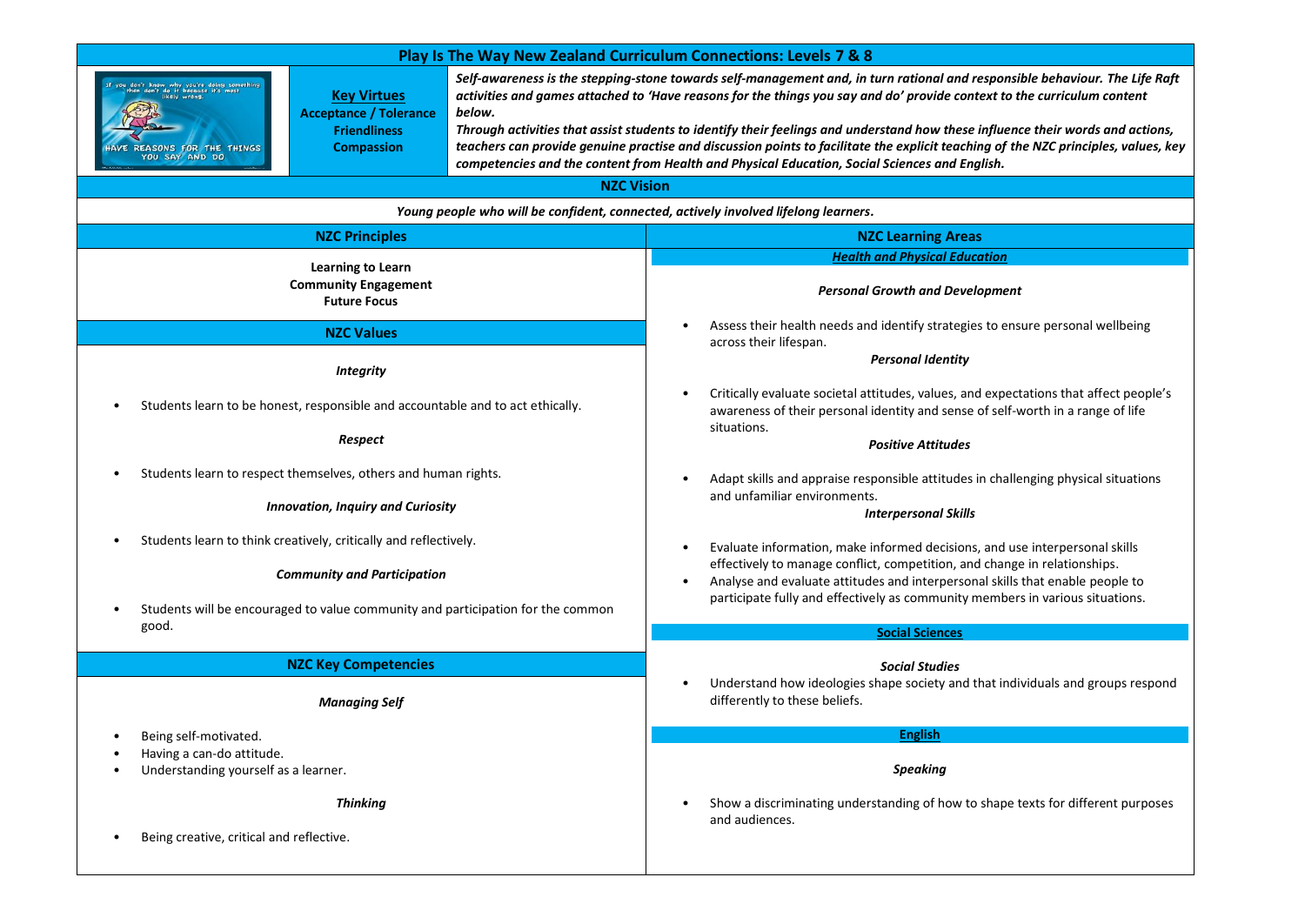

**Courage Acceptance / Tolerance Good Manners**

**Key Virtues**

*As with physical strength, social, emotional and moral strength develops with training and practise over time. The Life Raft activities and games attached to 'It takes great strength to be sensible' provide context to the curriculum content below. Through activities that assist students to practise self-management and self-control, teachers can provide genuine practise and discussion points to facilitate the explicit teaching of the NZC principles, values, key competencies, and the content from Health and Physical Education and Learning Languages.*

| Young people who will be confident, connected, actively involved lifelong learners.               |                                                                                                                                                                                                                                                                                                                                         |
|---------------------------------------------------------------------------------------------------|-----------------------------------------------------------------------------------------------------------------------------------------------------------------------------------------------------------------------------------------------------------------------------------------------------------------------------------------|
| <b>NZC Principles</b>                                                                             | <b>NZC Learning Areas</b>                                                                                                                                                                                                                                                                                                               |
| <b>High Expectations</b><br><b>Learning to Learn</b><br><b>Community Engagement</b>               | <b>Health and Physical Education</b><br><b>Personal Growth and Development</b><br>Describe physical, social, emotional, and intellectual processes of growth and relate                                                                                                                                                                 |
| <b>NZC Values</b>                                                                                 | these to features of adolescent development and effective self-management<br>strategies.                                                                                                                                                                                                                                                |
| <b>Equity</b><br>Students will be encouraged to value equity through fairness and social justice. | <b>Safety Management</b><br>Analyse the difference between perceived and residual risks in physical and social<br>environments and develop skills and behaviour for managing responsible action.                                                                                                                                        |
| <b>Integrity</b>                                                                                  | Critically analyse dilemmas and contemporary ethical issues that influence their<br>own health and safety and that of other people.<br><b>Positive Attitudes</b>                                                                                                                                                                        |
| Students learn to be honest, responsible and accountable and to act ethically.                    | Adapt skills and appraise responsible attitudes in challenging physical situations<br>and unfamiliar environments.                                                                                                                                                                                                                      |
| Respect                                                                                           | <b>Identity, Sensitivity, and Respect</b><br>Analyse the beliefs, attitudes, and practices that reinforce stereotypes and role                                                                                                                                                                                                          |
| Students learn to respect themselves, others and human rights.                                    | expectations, identifying ways in which these shape people's choices at individual,<br>group, and societal levels.                                                                                                                                                                                                                      |
| <b>NZC Key Competencies</b>                                                                       | Critically analyse attitudes, values, and behaviours that contribute to conflict and<br>identify and describe ways of creating more harmonious relationships.<br><b>Interpersonal Skills</b>                                                                                                                                            |
| <b>Managing Self</b><br>Being self-motivated.<br>Having a can-do attitude.                        | Evaluate information, make informed decisions, and use interpersonal skills<br>$\bullet$<br>effectively to manage conflict, competition, and change in relationships.<br>Analyse and evaluate attitudes and interpersonal skills that enable people to<br>participate fully and effectively as community members in various situations. |
| Understanding yourself as a learner.                                                              | <b>Learning Languages</b>                                                                                                                                                                                                                                                                                                               |
| <b>Thinking</b>                                                                                   | <b>Managing Self and Relating to Others</b>                                                                                                                                                                                                                                                                                             |
| · Being creative, critical and reflective.                                                        | Explore the views of others, developing and sharing personal perspectives.                                                                                                                                                                                                                                                              |
|                                                                                                   | Participating and contributing in communities                                                                                                                                                                                                                                                                                           |
|                                                                                                   | Engage in sustained interaction and produce extended text.                                                                                                                                                                                                                                                                              |